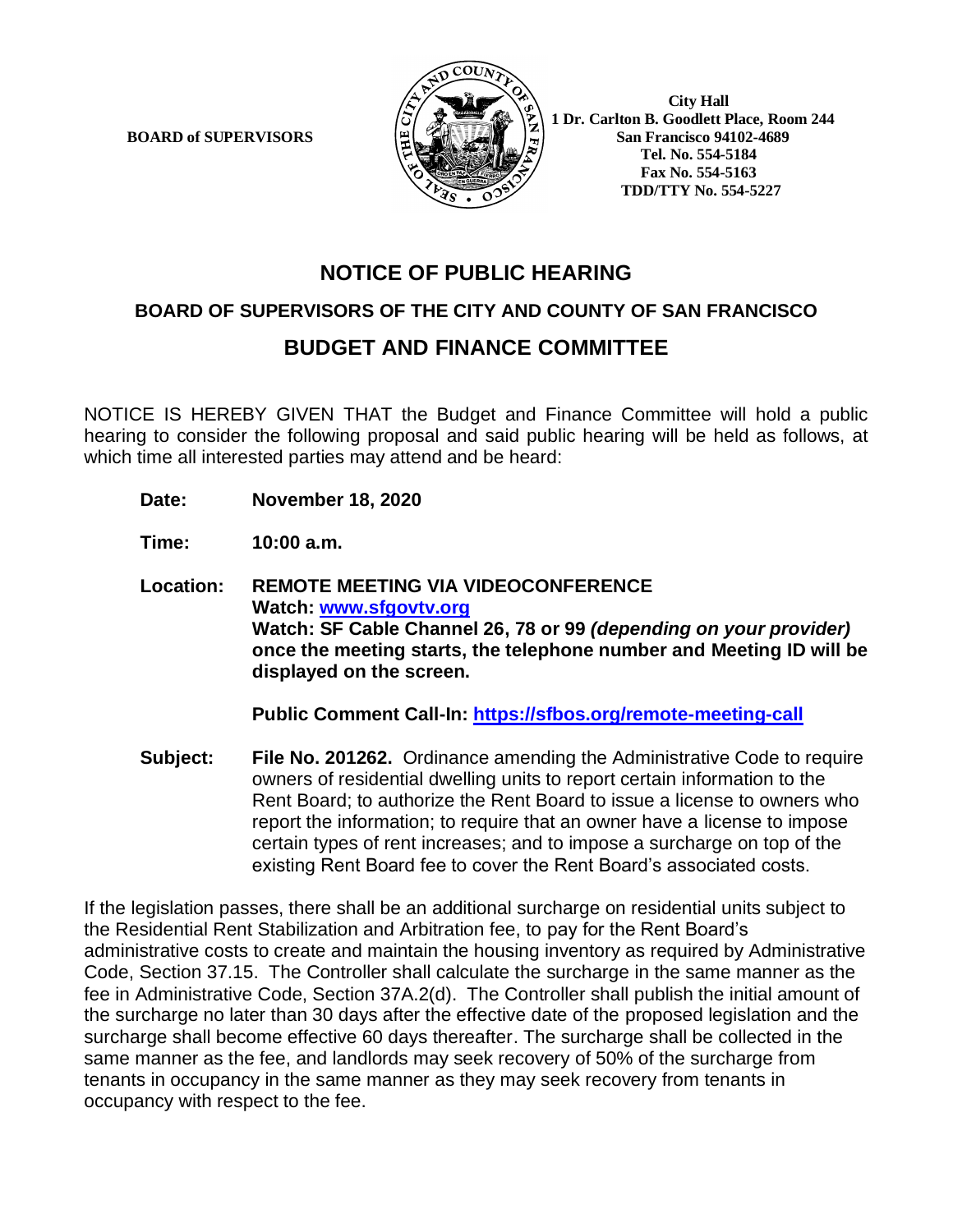**NOTICE OF PUBLIC HEARING File No. 201262 (10-Day Fee Ad) Hearing Date: November 18, 2020 Page 2**

On March 17, 2020, the Board of Supervisors authorized their Board and Committee meetings to convene remotely and allow for remote public comment due to the Coronavirus -19 pandemic. Therefore, Board of Supervisors meetings that are held through videoconferencing will allow remote public comment. Visit the SFGovTV website (www.sfgovtv.org) to stream the live meetings or watch them on demand.

### **PUBLIC COMMENT CALL-IN**

**WATCH:** SF Cable Channel 26, 78 or 99 *(depending on your provider),* once the meeting starts, and the telephone number and access code will be displayed on the screen; or

**VISIT: https://sfbos.org/remote-meeting-call**

Please visit the Board's website (https://sfbos.org/city-board-response-covid-19) regularly to be updated on the City's response to COVID-19 and how the legislative process may be impacted.

In accordance with Administrative Code, Section 67.7-1, persons who are unable to attend the hearing on this matter may submit written comments prior to the time the hearing begins. These comments will be made as part of the official public record in this matter and shall be brought to the attention of the Board of Supervisors. Written comments should be addressed to Angela Calvillo, Clerk of the Board, City Hall, 1 Dr. Carlton B. Goodlett Place, Room 244, San Francisco, CA, 94102 or sent via email (board.of.supervisors@sfgov.org). Information relating to this matter is available in the Office of the Clerk of the Board or the Board of Supervisors' Legislative Research Center (https://sfbos.org/legislative-research-center-lrc). Agenda information relating to this matter will be available for public review on Friday, November 13, 2020.

For any questions about this hearing, please contact Linda Wong, the Clerk of the Budget and Finance Committee:

Linda Wong (Linda.Wong@sfgov.org) ~  $(415)$  554-7719)

*Please Note: The Department is open for business, but employees are working from home. Please allow 48 hours for us to return your call or email.*

2 Cachiado Angela Calvillo

Clerk of the Board of Supervisors City and County of San Francisco

lw:ams

DATED/POSTED: November 6, 2020 PUBLISHED: November 8 and 13, 2020